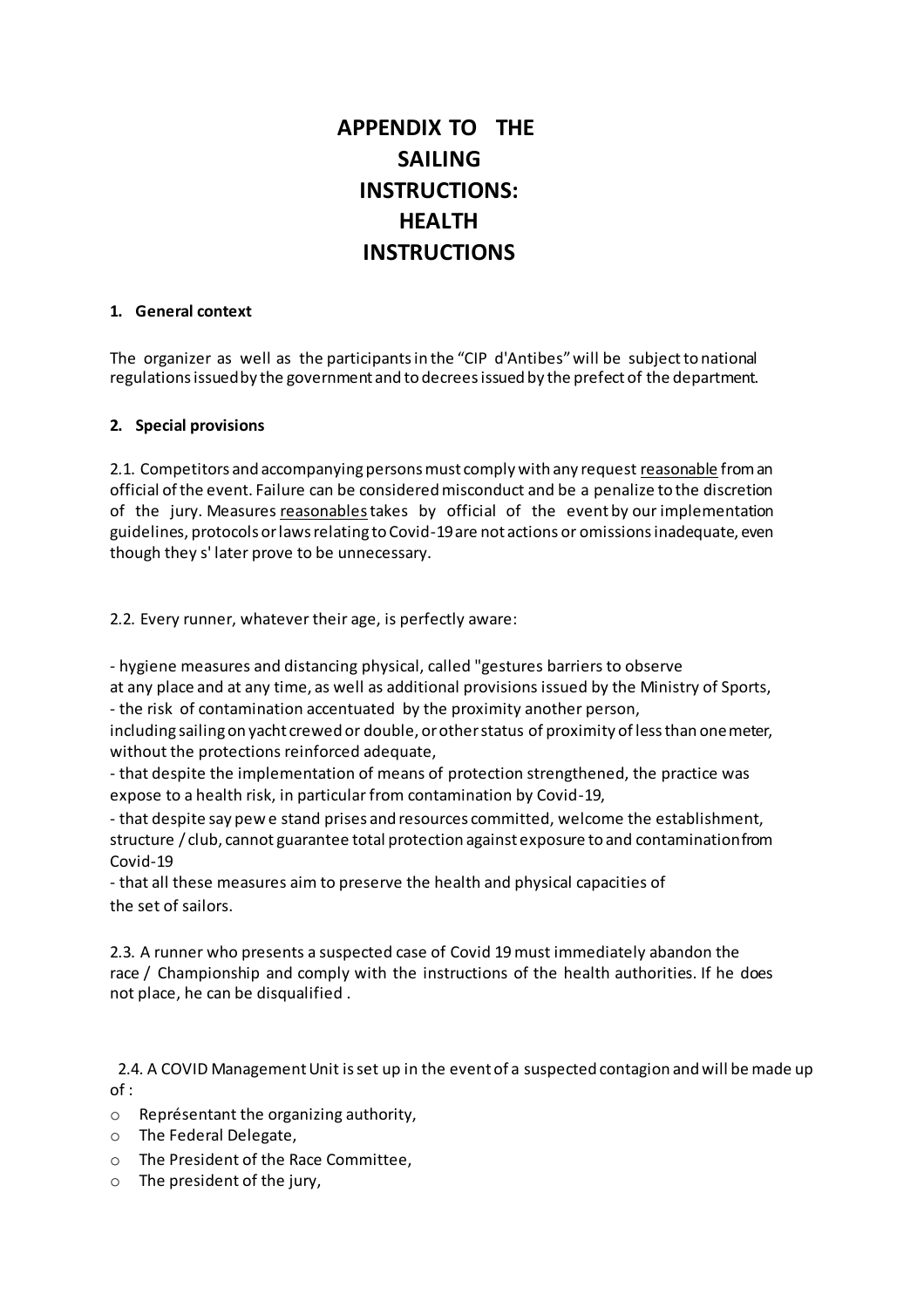o The President of the class Olivier HUET DESAUYNAI

This unit will follow the recommendations issued by the Ministry of Sports in the document

"Health protocol Management of suspected cases and positive Covid-19 cases / sports movement":

http://sports.gouv.fr/IMG/pdf/ficherentreeprotocolesanitaire.pdf

**This unit must be informed as soon as possible of any suspicion of COVID before, during and up to 7 days after the competition by telephone at the nautical center on 04 92 91 13 13** . This cell will deal with any COVID suspicion and decide on the measures to be taken in such a case. Any decision of the COVID Unit is final and must be respected, in accordance with this appendix and the articles of the notice of race and the Sailing Instructions which deal with the Health Crisis.

## **3. Health protocol of the organizing authority**

General principles applicable at all times ashore:

• Wearing a mask is compulsory throughout the site (excluding a sitting position at the table). The runners must

wear a mask up to their launching (masks provided by their care). As soon as they return to land,

the racers must submit a mask.

• Respect for distances and barrier gestures.

• Hand washing with hydro - alcoholic gel (provided by the organization) at each entry to the site as well

at the level of sensitive areas and contacts.

• Messages audios will be made regularly to invite people to respect the distances

of security and barriers gestures (washing hands and p ort of the mask) are in the public space.

• The directions of movement of the runners on site have been studied in order to respect the imposed measures.

and barrier gestures.

• Presence of bins on the site to receive Covid-19 waste (wipes, user masks  $etc.$ ).

• General washing of the site twice a day with virucide.

• Virtual display of race information and notices to runners.

• Mobilization of all volunteers to respect barrier gestures (transmission oral and observation of practices).

• Reception: these are the coaches who manage the usual compulsory checks for runners and finalization of registrations in the large room of the sailing base . A person

will p résente to entry per our deal flow.

• Work meetings with outside members cor p s Arbitration ( P ar categories). Each Group work is lower at 6 p eople, to the exce p tion of the final meeting